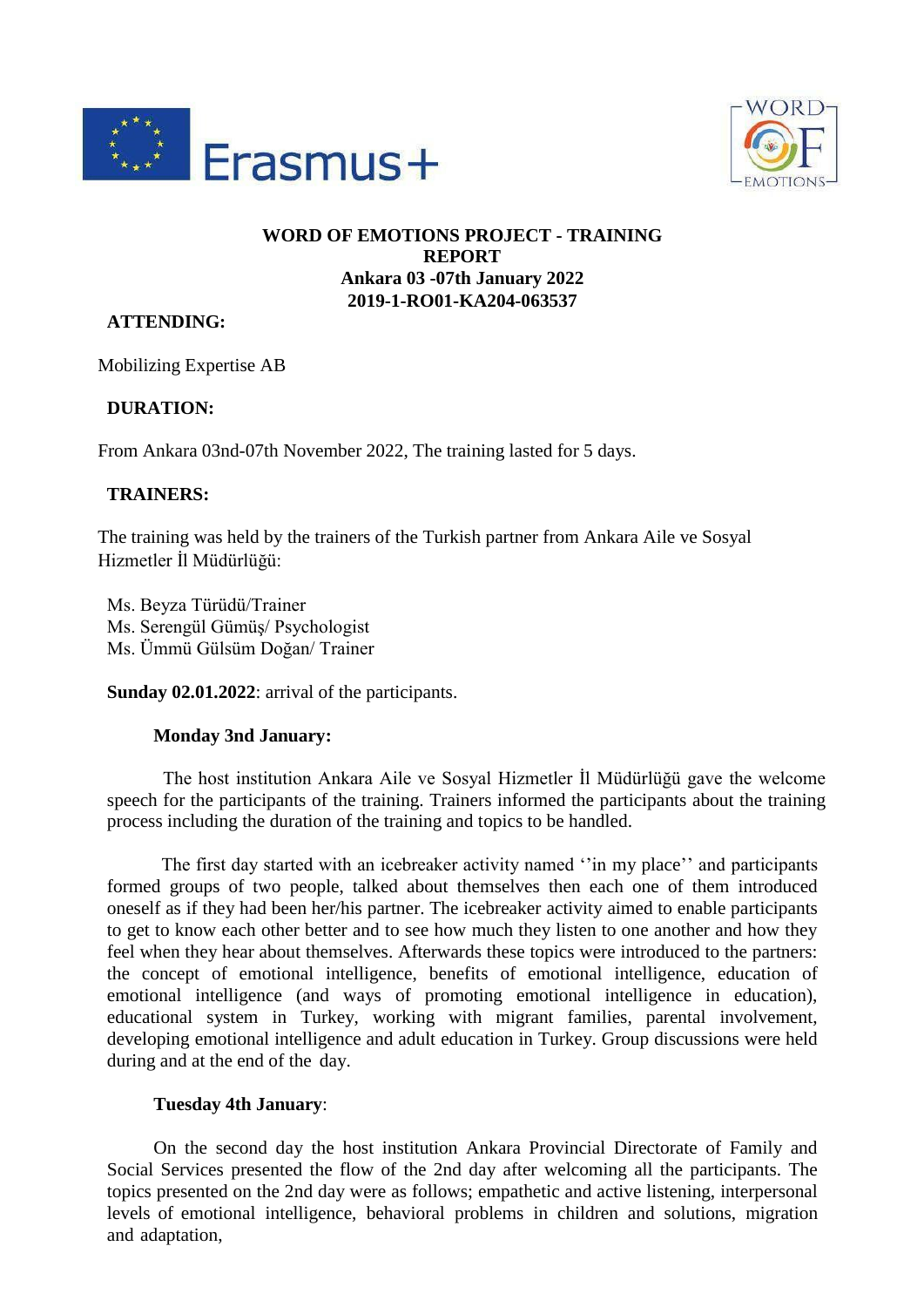



migrant child and adaptation. An "active listening" activity was carried out between the presentations. The participants were asked to think over a memory that they were angry with. Then they were requested to form groups of 2 and to tell the memory they thought about the other member of the group. The aim of the activity was that both participants in each group went through the same process. In this activity, it was studied on what can be done to listen to each other actively and to give the feeling that the other person is carefully and actively listened. Emphasis was given on gestures and mimics in active listening, verbal and non-verbal clues, and the importance of mirroring. Group discussions were held during and at the end of the day.

#### **Wednesday 5th January**:

On the third day of the training these topics were covered; how can EQ help people, daily emotional situation, self-awareness, self-regulation, motivation, social skills, importance of focusing, focusing on the emotional problems of children and their families, listening, common mistakes in empathic and active listening, conflict resolution and its strategies, frustration management, stress management, functions of and approaches to stress management and learning with fun. An activity' 'balloon breathing'' that can be implemented with children when they experience negative situations causing big emotions. It aimed to help them regulate their emotions, teaching them various ways to calm down, to develop selfcontrol and self-esteem. After the activity ways of managing emotions were discussed among the participants.

#### **Thursday 6th January:**

On the fourth day the training continued with other related topics of emotional intelligence that were; interpersonal relationships, types of interpersonal relationships, components and factors affecting interpersonal relationships, tips for children to have healthy relationships, migrant children's relation to interpersonal relations, interpersonal activities for kids, social responsibility, flexibility, adaptation, tolerance, flexible thinking, teaching flexibility to children, empathy circles, learning empathy naturally, teaching empathy to children, benefits of empathy, disadvantages of lack of empathy, reality testing and its strategies, the importance of reality testing for immigrant families, helping immigrant children reframe the situations. An activity ''I like.../I don't like… ''that made participants express their likes and dislikes and also common thoughts. The practice enabled participants to experience empathy, made them understood and connected. Participants were asked to talk about their experiences concerning empathy while working with children or young sters and valuable discussions were made.

# **Friday 7th January:**

On the last day of the training a presentation were made covering the topics of immigrant families, children with emotional problems, an important project example ''Education and Psycho-Social Support Project for Refugees Under Temporary Protection'', techniques for working with children having emotional problems (skills passport, art therapy intervention, child welfare practice, child welfare trauma training tool kit, ways of promoting EI in education, teaching practices for social emotional development. After the last training session ended,